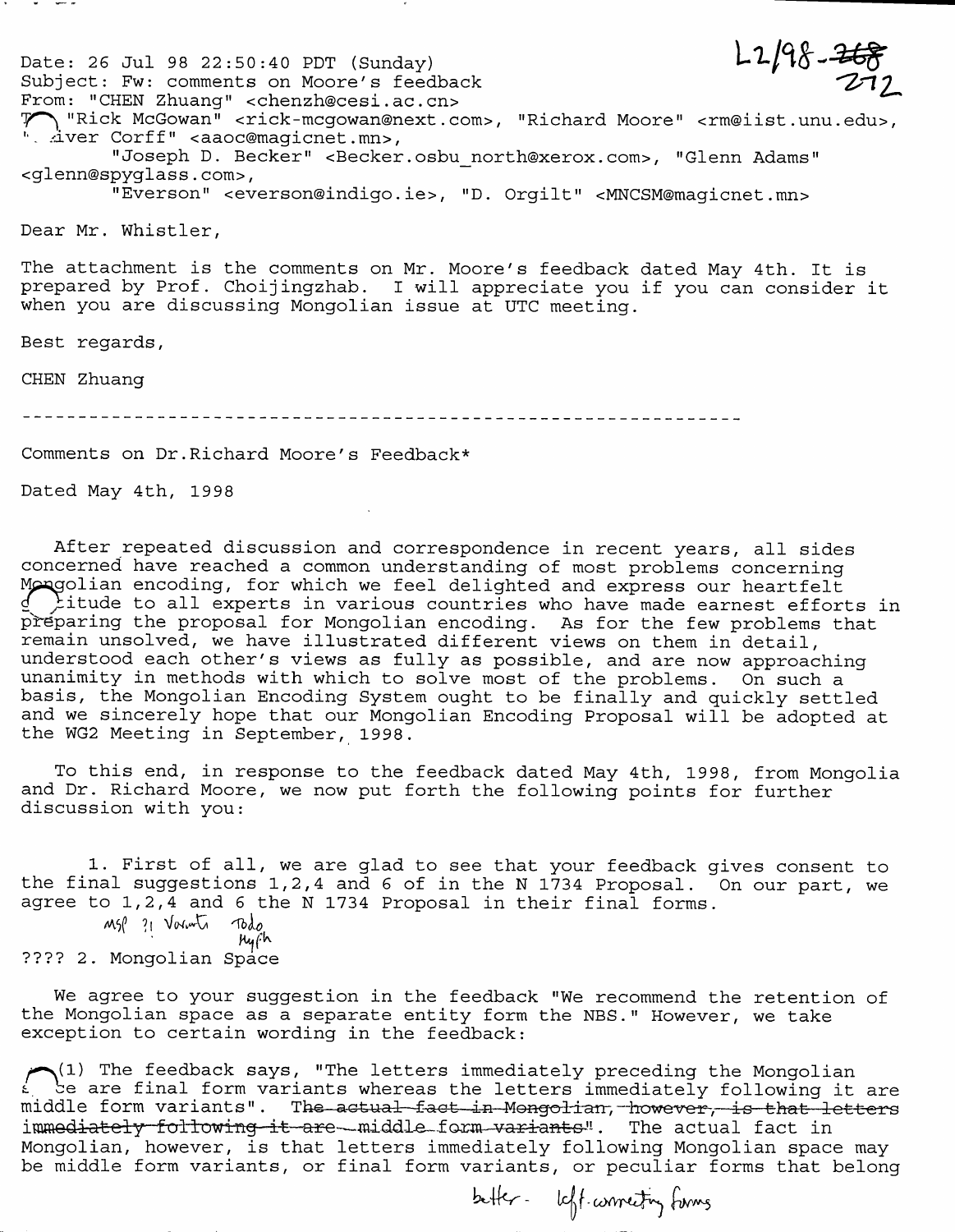**to neither of these two. For example, UE in GER(MSP)UEN (of the house) is in its middle form; U in AMAN(MSP)U (of the mouth) is in its final form, and A in MAN(MSP)ACA(from us) is neither middle nor final but a peculiar form.**

o,**y(2) The feedback says, "Case endings separated from the main stem of the word." In Mongolian, however, what is to be separated by the Mongolian space is not only case endings, but also the separated plurality endings and the endings of reflexivea2possessive declension.**

**(3) The feedback also proposes to use NBS to mark (a) composite words, (b) syllable construction and (c) component construction. We admit that in Mongolian encoding, Mongolian space and NBS are used on different occasions. But at the same time, we object to using NBS in three totally different places as put forward in the feedback. Thus, in the old Mongolian script,**

**UYILEDBURILEL-UN HUCUN (productive force) is a composite word and according to the view (1) in the feedback, is to be marked:**

**UYILEDBURILEL-UN (NBS) HUCUN, which involves the collocational function of a word.**

**> The word UYILEDBURILEL-UN HUCUN should be syllabicated into**

**UYIa2LEDa2BUa2RIa2LELa2UN HUa2CUN, which is to be marked according to the view (2) in the feedback:**

**UYI(NBS)LED(NBS)BU(NBS)RI(NBS)LEL(NBS)UN HU(NBS)CUN, which involves the phonetic structure of a word.**

*<sup>i</sup>* **when the same word UYILEDBURILEL-UN HUCUN is divided into its morphemes**

**UYILEa2Da2BURIa2LEa2La2UN HUCUN, it should be marked, according to the view (3) in the feedback, like:**

**UYILE(NBS)D(NBS)BURI(NBS)LE(NBS)L(NBS)UN HUCUN, which involves the morphemic structure of a word.**

**What shall we do in case there is need to indicate all three kinds of information in the electronic dictionary? To give NBS three totally different** *^* **functions of different levels and different meanings will involve unnecessary troubles in treating words and sentences.**

**Our opinion is:**

**(1) to retain the Mongolian space;**

agreed **(2) to affirm that Mongolian space and NBS have different functions in Mongolian encoding. As for concrete uses for NBS, there seems to be no need to lay down any rigid rules.**

## **Mongolian Positional Format Control Characters**

**In the feedback, the positional format controls of N 1711 and N 1734 are carefully compared and a conclusion is reached that the procedure of N 1734 is more complicated and requires more characters than the procedure of N 1711. On the surface, this conclusion seems to be wella2founded and hence**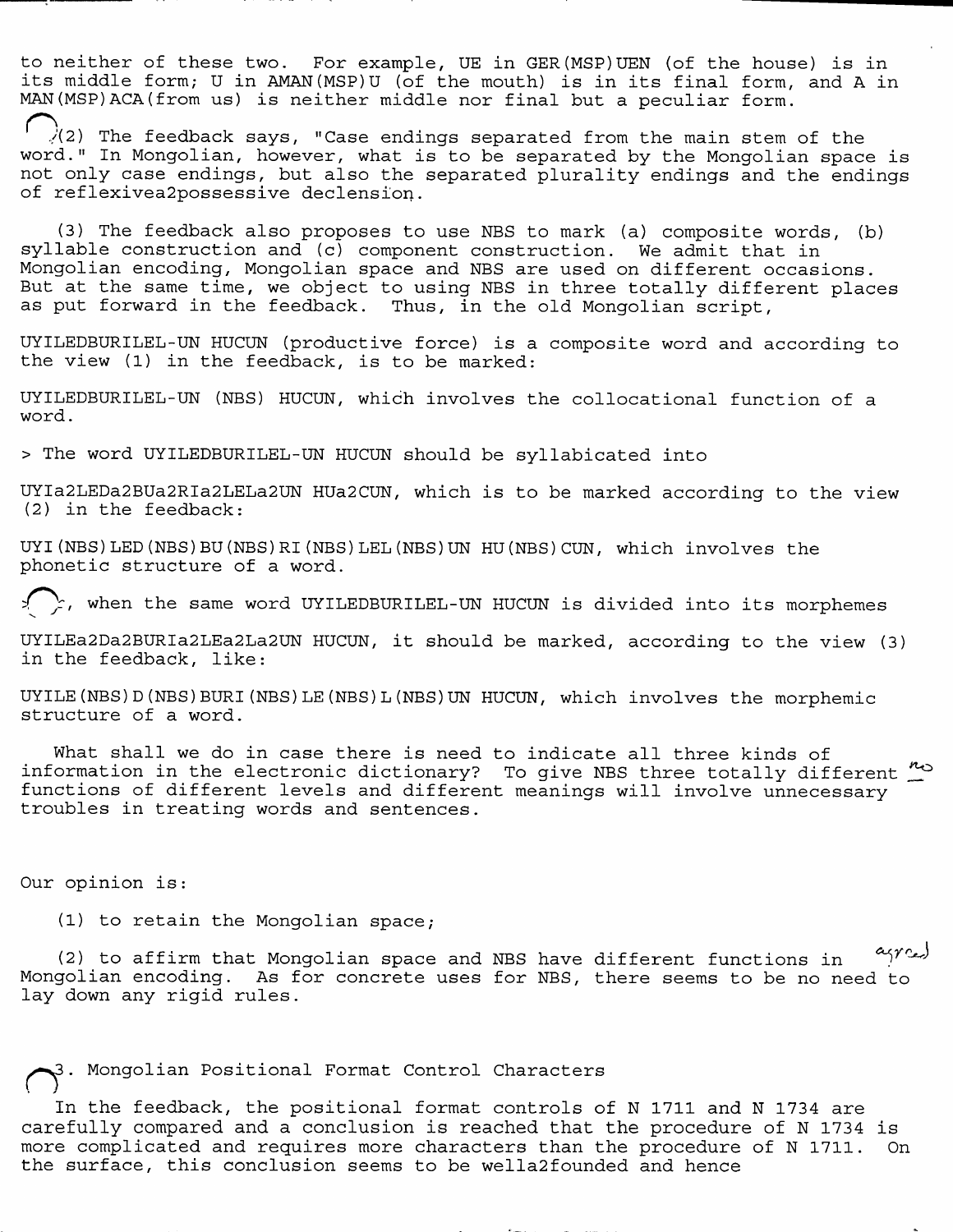**irreproachable. However, a mere analysis of the examples cited in the feedback will lead to reconsidering this conclusion. We all know that in Mongolian encoding, the control character should be used to indicate the position within**  $\bullet$ rd in the following three cases:

**(1) When there is need to show a separate representation variant form not within a word, e.g., the positional format control character for initial form should be used to show the initial form of the basic character A; and that for the middle form should be used to show the middle form of the basic character G.**

**(2) When there is need to split a connected word, e.g., the word SURGAGULI(school) is syllabicated into SUR GA GU LI with its form connected, we should add to the basic characters positional format control characters for the middle forms of R,G,A,G,U and L. If no positional format control characters are added to these letters, then we should show the final forms of R,A,U and <sup>I</sup> and the initial forms of G,G&L.**

**(3) In extremely exceptional case, where there is need to show representation form variants in a compulsory way not following regular worda2form variation rules in any sequence, e.g., to show a middle or final form in its initial position; or to show the initial or final form in the middle position; or to show the initial or middle form in the final position. A position format control character is also required to indicate such irregular representation form variants.**

**Of the 36 examples listed on pp.2&3 of the feedback, 4 belong to the first kind, viz., -0-, -I-,-F-, and-M-, to show which N 1711 and N 1734 use nearly the same number of characters; 5 belong to the second kind, viz., <sup>i</sup> - iM-, - IF-,-M f-,-iMf-, to show which N 1711 and N 1734 use exactly the satTte number of characters. A comparison between these two kinds leads to no conclusion as to whether one kind is any better than the other. As many as 25 examples listed in the feedback belong to the third kind. Judging by a comparison between these 25 examples, N 1711 seems to economize much more characters than N 1734,a phenomenon which requires further analysis.**

**We must note that these three positional format control characters differ greatly in their uses. Firstly, uses of the first & the second kinds belong to the regular and correct spelling category; whereas uses of the third kind belong to the irregular and incorrect spelling category. Secondly, these three kinds of uses differ greatly, too, in their frequency of appearance. Therefore, in designing the kinds and numbers of positional format control characters, we must take into consideration their frequency of appearance in verbal material. Statistics shows that in verbal material of 1,000,000 words, the first kind appears 1622 times, or 0.162% of the total number of words; the second kind appears 181 times in 66 words, or 0.006% of the total number of words; whereas the third kind, which is extremely exceptional in ordinary Mongolian texts, appears at such a low frequency as to become almost negligible. It does not appear even once in the verbal material of one million words in our statistics, nor does it appear in verbal material of 5 million words. In other words, its frequency of appearance is lower than 1/5 million. So no matter how many examples are given for it, this third kind cannot serve as basis for comparing the different positional format control characters. And in designing positional format control characters, we must not attach equal** in portance to all three kinds; instead, we should take into prior consideration<br>
i ) first and the second kinds that belong to the regular and correct spelling<br>
categories, yet not ignoring the third kind. In a word, the **)first and the second kinds that belong to the regular and correct spelling categories, yet not ignoring the third kind. In a word, the explanation of the procedure of the third kind, which is a matter of little account, is a bit too trivial. At present, views vary most greatly of all in Mongolian positional format control characters, especially in the third kind which appears at a very**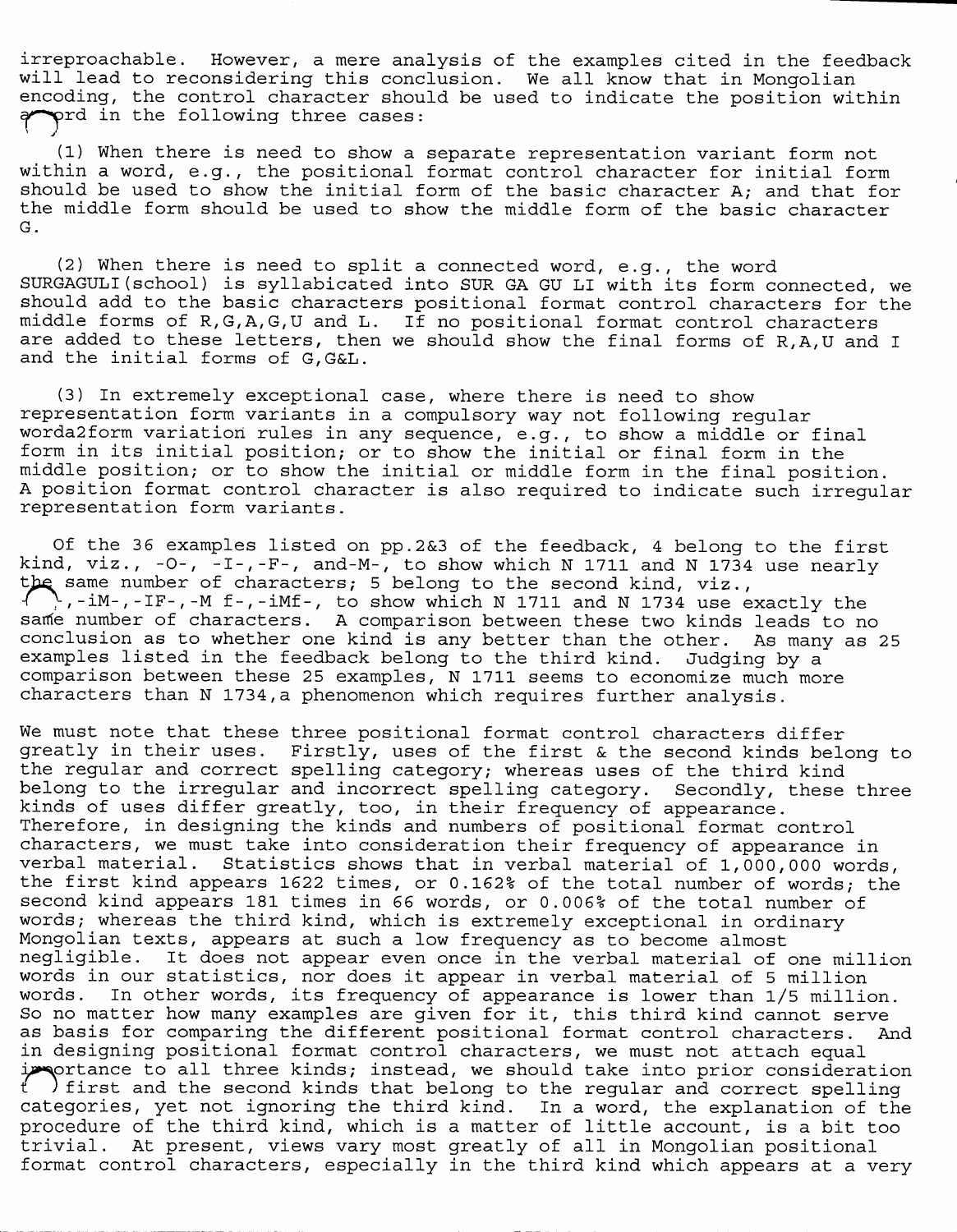**low frequency, for we do not differ much in the first and the second kinds that belong to the regular and correct spelling categories.**

**ur opinions are like this:**

ं अनेका के कार्य को प्राप्त

**(1) Both N 1711 and N 1734 are feasible with only slight difference in the treatment of details of little importance. It is quite indifferent to us what method is eventually adopted. 6(c.**

**(2) The final settlement of Mongolian encoding must by no means postponed for five years on the ground that we still differ in views on such a problem. If that should happen, the loss would greatly overweigh the gain, especially for China where a Mongolian population of more than 4 million are using the old Mongolian script only.**

## **4. Mongolian Vowel Separator:**

**First of all, we agree to the view expressed in the feedback, "The proposal to use the nona2joiner in place of the proposed Mongolian vowel separator..." Views in the feedback can be classified under three groups: (1) The Mongolian vowel separator is no longer needed where the positional format control characters and the variant selector are used; (2) The Mongolian vowel separator is not necessary either only if we can determine the form of the consonant preceding the final separate vowel, for then we can solve the problem with algorithm; (3) Since the final separate form of the vowel is the most commonly used variant, so the variant selector may not be used.**

**^^"^ur views are as follows:** *j*

**(1) We may use the positional format control character and the variant selector, or the joiner and the nona2joiner to indicate a separate vowel and the consonant preceding it. But the number of characters used is different:**

**For example:**

**Ken's method: some letters + ML.NA + NJ = ML.A + FVS2 (4 characters being used)**

**Moore's method: some letters + ML.NA + MEF + ML.A + FIF + FVS2 (5 characters used)**

**or: some letters +ML.NA + MEF + ML.A + FVS2 (4 characters used)**

**1711 method: some letters + ML.NA + MVS + ML.A (3 characters used)**

**(2) We can also mark the separate vowel and the consonant preceding it with the algorithm provided we determine the form of the consonant preceding the final separate vowel. For example:**

**some letters + ML.NA + ML.A + FIF + FVS2**

**> or: some letters + ML.NA + ML.A + FVS2**

**^^^(3) The feedback says that since the most commonly used variant is the final separate vowel form, so the variant selector may not be used. We have figured out the frequency of appearance of the separate variant and connected variant 1 of the final vowel A/E based on the old Mongolian script corpus of one million words and the result shows:**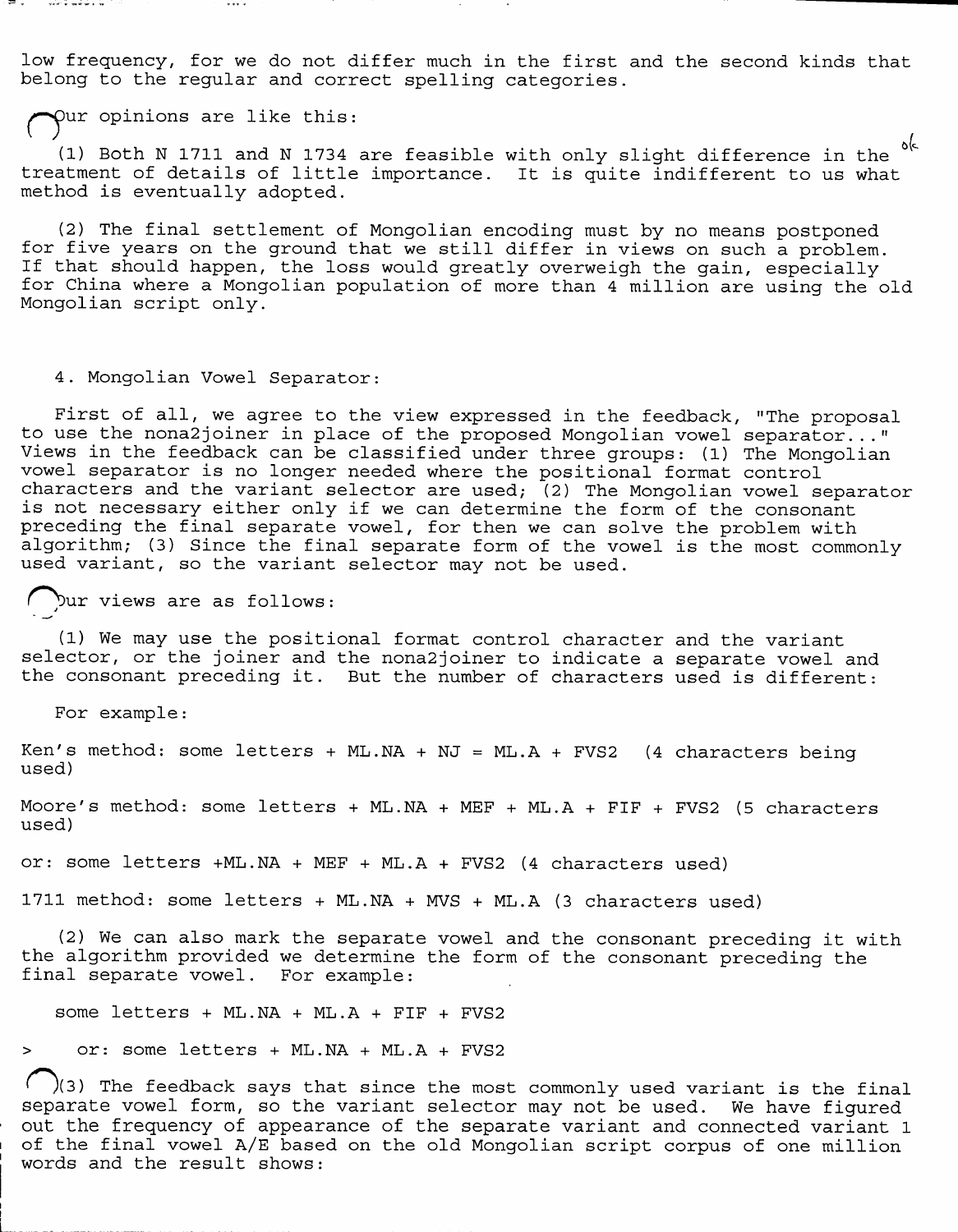**Separate variants of the vowel A/E appear (after 12195 times, j** *i* the 9 consonants N.H.G.M.L.J.Y.R&W)<br>or 1.15% **Connected variants 1 of the vowel A/E (after the <sup>9</sup> consonants 3652 times, > N,H,G,M,L,J,Y,R & W) appear or 0.34% Connected variant 1 of the vowel A/E appear (after 5756 times, <sup>&</sup>gt; the 10 consonants S,SH,T,D,CH,TS,Z,H,ZR,LH) or 0.54% Connected variant 1 of the vowel A/E appear 9408 times, altogether or 0.88%**

**>**

 $\cdots$ 

**We could take the separate variant as the variant 1 and do without the variant selector** provided we consider only the frequency of appearance of the separate<br>
A and connected variant 1 following the 9 consonants N.H.G.M.L.J.Y.R & W in **A ; and connected variant 1 following the <sup>9</sup> consonants N,H,G,M,L,J,Y,R &W in the' old Mongolian script. However, in the old Mongolian script, the connected variant 1 of the vowel A/E appears not only after the 9 consonants N, H,G, M, L,J,Y,R &W, but also after the 10 consonants S,SH,T,D,CH,TS,Z,H,ZR,LH. Apart from this, there is the matter which we cannot but take into consideration, i.e., the connected variant <sup>1</sup> of the vowel A also appears after some 40 consonants in Todo (Q,G,M,T,D,CH,J,TS,Y,W,H,JI& NI), Sibe (K, G, H, SH,T,D,J,TS,Z,RA,CH &ZH), Manchu (K,R,ZH) and Manchu AG (GH, NG, C, JH, TT, DDH, T, DH, SS, CY,ZH &Z) scripts, while in the old Mongolian script, the separate variant of the vowel A/E appears only after those particular consonants. It is inappropriate to regard as final A/E variant 1 the separate variant of the vowel A/E that appears after 9 consonants in a single language and at the same time to regard as the final A/E variant 2 the connected variant of the A/E vowel that appears after 59 consonants belonging to 5 languages. Besides, there is still the tradition of converting the old Mongolian script into Latin letters among Mongolian scholars. In that tradition, the separate variant of the vowel A/E in a Mongolian text is transcribed as "-A/-E", whereas the connected variant of the vowel A/E is transcribed as "A/E" without any bar preceding it. Thus:**

**>**

**"Some letters + ML.NA + separate A" is transcribed as "some letters + N\_A/ N-A" "Some letters + ML.NA + connected A" is transcribed as "some letters + NA" letters + ML.YA + separate E" is transcribed as "some letters + some letters + Y\_E/ Y-E"**

**Some letters + ML.YA + connected E is transcribed as "some letters + YE**